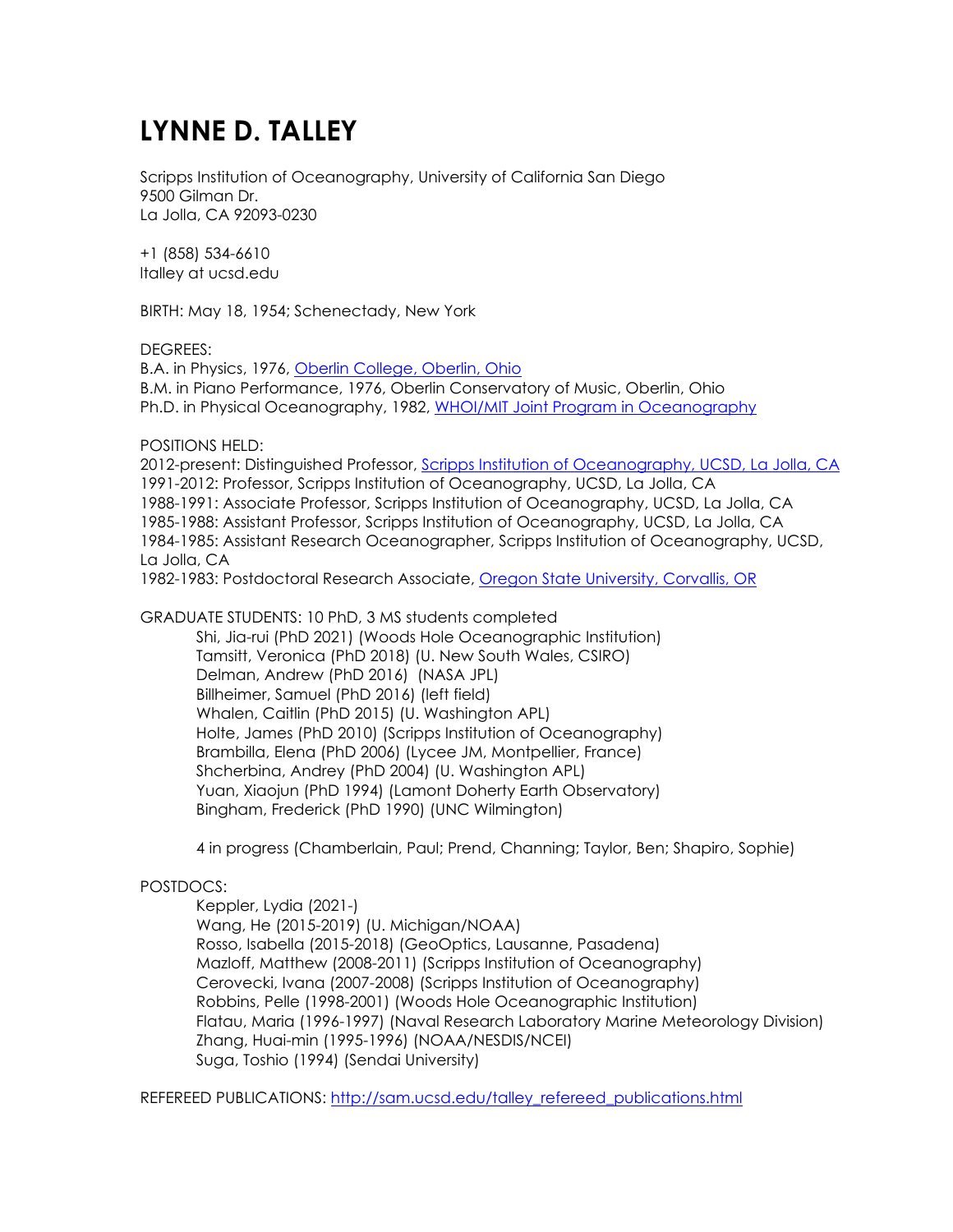UNREFEREED PUBLICATIONS: http://sam.ucsd.edu/talley\_unrefereed\_publications.html

AWARDS:

Prince Albert I Medal (International Association for the Physical Sciences of the Ocean), 2017 Fridtjof Nansen Award (European Geosciences Union), 2017 Henry Stommel Research Award (American Meteorological Society), 2017 Albatross Award (American Miscellaneous Society), 2016 Huntsman Award (Bedford Institute of Oceanography), 2003 Rosenstiel Award (University of Miami Rosenstiel School of Marine and Atmospheric Science), 2001 NSF Presidential Young Investigator, 1987

HONORS:

Fellow, American Association for the Advancement of Science, 2017 Fellow, The Oceanography Society, 2010 Fellow, American Meteorological Society, 2008 Fellow, American Geophysical Union, 2006 Fellow, American Academy of Arts and Sciences, 2003 Mellon Foundation Fellowship (Scripps Institution of Oceanography), 1984 Phi Beta Kappa, 1976 Sigma Xi, 1976

PROFESSIONAL SOCIETIES:

American Academy of Arts and Sciences AAAS (American Association for the Advancement of Science) AGU (American Geophysical Union) AMS (American Meteorological Society) TOS (The Oceanography Society)

SEAGOING EXPERIENCE:

(1) R/V Knorr, Southwestern South Pacific, 1978. Hydrography, CTD. (graduate student).

(2) R/V T. Washington, 152W in the North Pacific, 1984. pre-WOCE P16N hydrography, CTD (co-chief scientist).

(3) R/V T. Thompson, 47N in the North Pacific, 1985. WOCE P1 hydrography, CTD (chief scientist).

(4) R/V Oceanus, 20W in the North Atlantic,1988. WOCE A16N hydrography, CTD (co-chief scientist).

(5) R/V Melville, 25W in the South Atlantic, 1989. SAVE/WOCE A16C hydrography, CTD (chief scientist).

(6) R/V T. Washington, 150W in the tropical Pacific, 1991. WOCE P16C hydrography, CTD (chief scientist).

(7) R/V Knorr, 85W in the Pacific, 1993. WOCE P19 hydrography, CTD (chief scientist).

(8) R/V Knorr, 85E in the Indian Ocean, 1995. WOCE I8N/I5E hydrography, CTD (chief scientist)

(9) R/V Knorr, Subpolar North Atlantic, 1997. WOCE A24 hydrography, CTD (chief scientist)

(10) R/V Revelle, Japan/East Sea, 1999. Hydrography, CTD (chief scientist)

(11) Khromov, Japan/East Sea, 1999. Hydrography, CTD (co-chief scientist)

(12) Khromov, Japan/East Sea, 2000. Hydrography, CTD (co-chief scientist)

(13) RVIB N. B. Palmer, 150W in the Southern Pacific, 2014. GO-SHIP P16S hydrography, CTD, float deployments (chief scientist)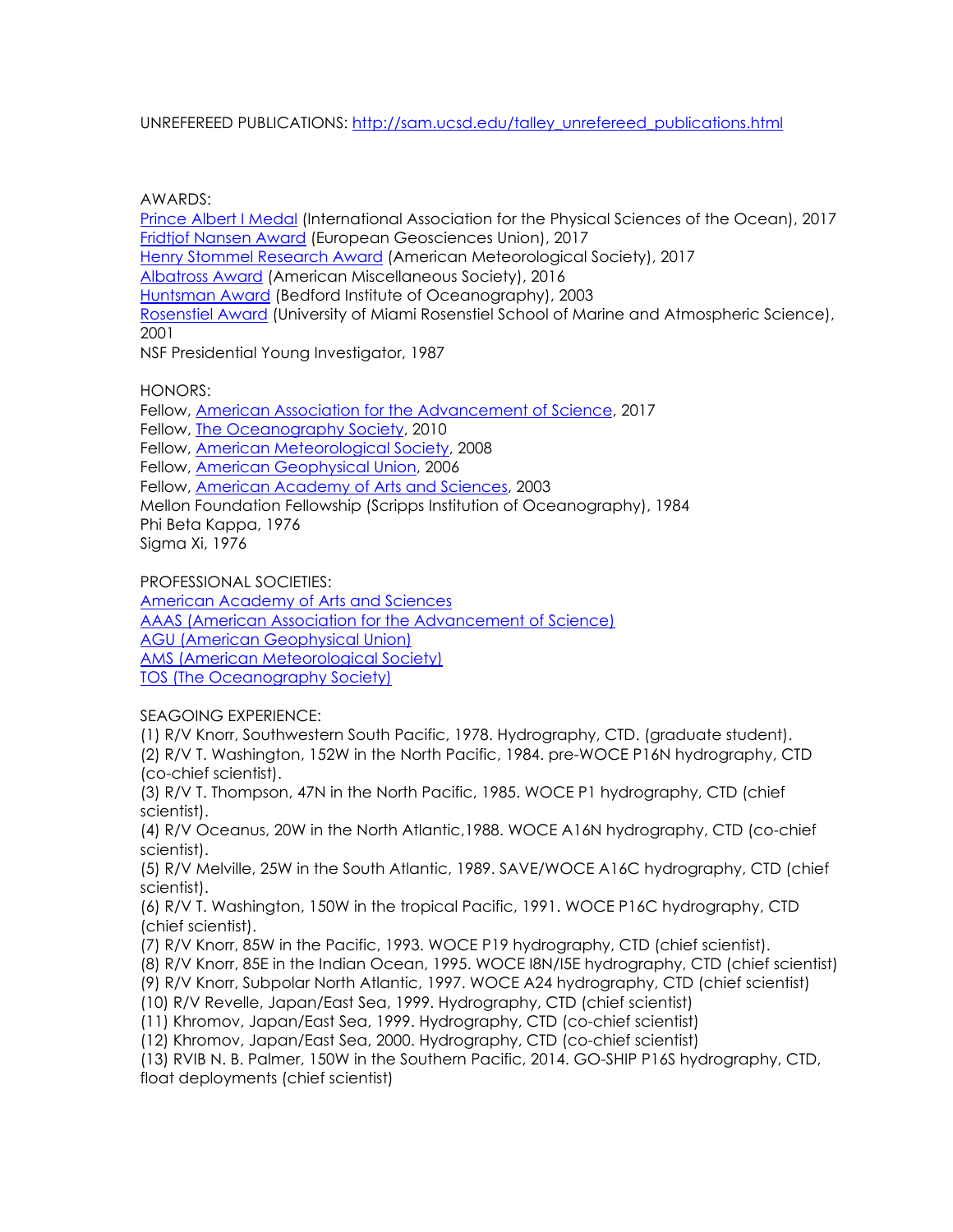OTHER MAJOR FIELD EXPERIMENTS POST 2000:

GO-BGC (Global Ocean Biogeochemical float Array). BGC float distribution globally; shipboard support. (Johnson, Riser, Talley, Sarmiento, Wijffels) Southern Ocean Carbon and Climate Observations and Modeling (SOCCOM). Observational lead. (Sarmiento, Russell, Talley, Riser, etc.) U.S. GO-SHIP. Ongoing. Hydrography, CTD. (Co-chair steering committee) Okhotsk Sea dense water formation, 1999-2000. Moorings, hydrography. (Talley, Rudnick) Antarctic Intermediate Water formation in the southeast Pacific, 2005-2006. Hydrography, CTD, profiling floats. (Talley, Chereskin, Sloyan) CLIVAR Mode Water Dynamics Experiment (CLIMODE), 2005-2007. Hydrography, CTD, profiling floats. (CLIMODE team)

SELECTED PROFESSIONAL ACTIVITIES:

1987-1990: Member, AMS Waves and Stability Committee 1987-1992: Co-chair, WOCE Core Project 1 Working Group 1987-1992: Member, U. S. WOCE Scientific Steering Committee 1988-1989: Member, U. S. WOCE Hydrographic Implementation Panel 1988: Co-chair, U. S. WOCE Pacific Basin Meeting 1989-1991: Guest-editor, special J. Reid issue of Deep-Sea Research 1989-1992: Member, Climate Research Committee of the National Research Council 1990-1991: Member, Research Option Panel, ONR 1991-1993: Member, Advisory Committee for Ocean Sciences, NSF 1991-1994: Member, UCAR Postdoctoral Selection Committee 1991: Member, NSF physical oceanography proposal review panel 1992-1993: Chairman, PICES Working Group 1 on the Okhotsk Sea and Oyashio Region. 1992: Member, NSF ACOS visiting committee 1993-1994: Co-organizer of WOCE session at the Honolulu Pacific meeting (TOS) 1993-1994: DOE Westgec proposal review panel 1993-1995: Member, UCAR advisory panel on NOAA data management 1993: Co-chairman, steering committee, Vladivostok meeting, PICES 1994-1995: Member, NRC GOALS panel 1995-1996: Chair, WOCE Pacific Workshop organizing committee 1995-1998: Co-chair, WOCE Synthesis and Modeling Working Group 1996-2001: Co-director, WOCE Hydrographic Programme Office 1996: Chair, CLIVAR DecCen working group on Pacific/Indian 1997-2000: Member, University of Alaska School of Fisheries and Ocean Sciences Advisory Council 1997: Member, NSF physical oceanography proposal review panel 1998-2001: Member, International WOCE Scientific Steering Group 1998: Member, National Research Council review panel for the NASA JPL Physical Oceanography DAAC 1999-2000: member, NASA Earth System Science Advisory Committee 1999-2001: member, NSF Geosciences Advisory Council 2000-2002: member, Abrupt Climate Change Committee of the National Research Council 2000-2006: member, Climate Research Committee of the National Research Council 2000-2011: Editor, Journal of Physical Oceanography 2001-2002: member, Panel on Climate Change Feedbacks (National Research Council) 2001-2004: member, Waldo Smith Medal committee, AGU 2002-2003: convener, Global Ocean Circulation session at EGS/AGU 2002-2006: Councilor for Physical Oceanography, The Oceanography Society 2002-2006: Member, UCAR Board of Trustees 2002-2021: Co-chair, U.S. GO-SHIP (Repeat Hydrography) Oversight Committee